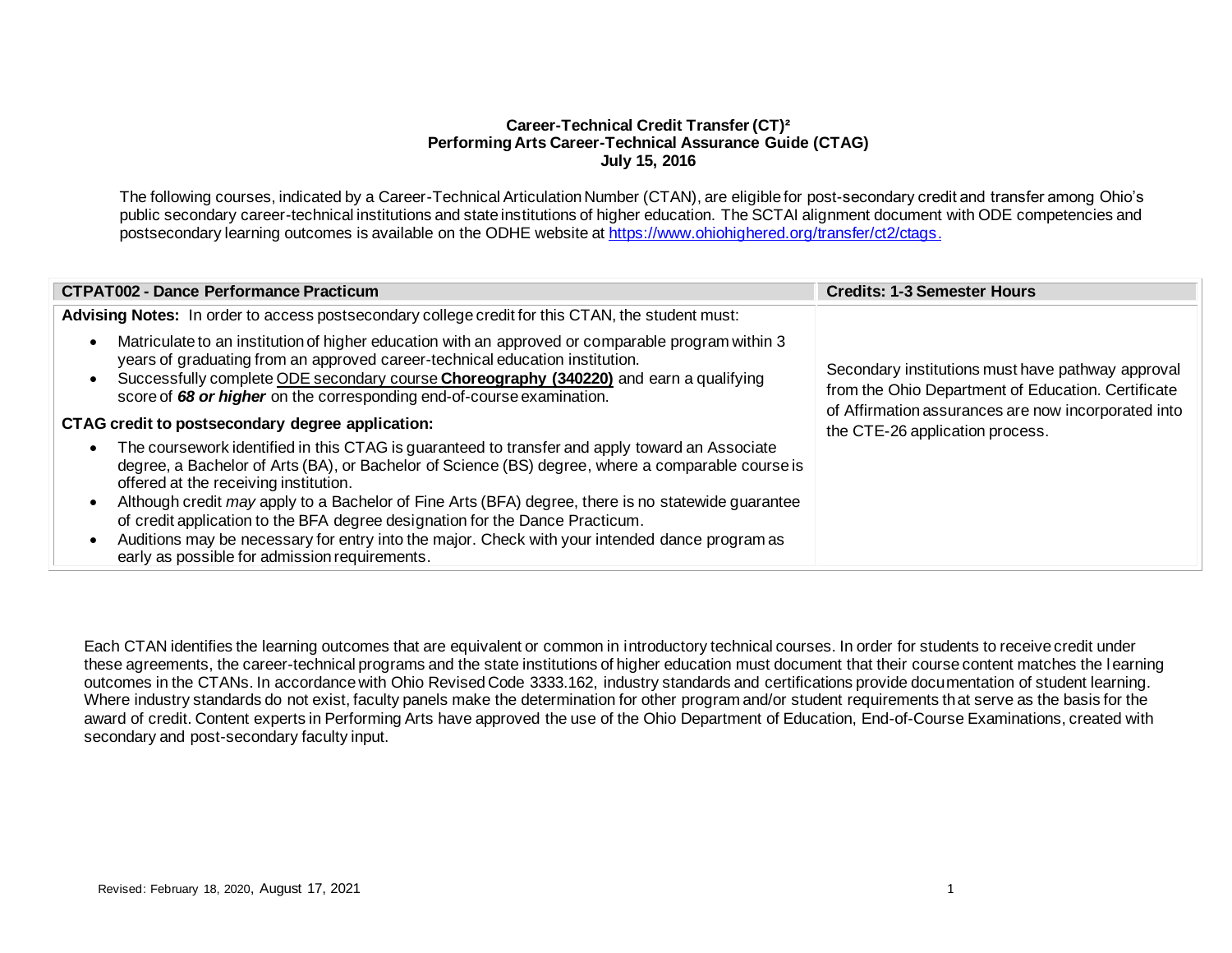## **Requirements and Credit Conditions:**

- 1. The receiving institution must have a comparable program, major, or courses that have been approved through submission to the Ohio Department of Higher Education (CT)<sup>2</sup> approval process for the CTANs listed in this document.
- 2. Credits apply to courses in the specified technical area at Ohio's public institutions of higher education, provided the institution offers courses in the specific technical area. In the absence of an equivalent course, and when the institution offers the technical program, the receiving institution will guarantee to grant and apply an equivalent credit value of the Career-Technical Articulation Number (CTAN) toward the technical requirements of the specific degree/certificate program.
- 3. The applicant must provide proof to the receiving institution that they successfully completed a course that has been approved through the (CT)<sup>2</sup>approval process and that they earned a qualifying score on the end-of-course examination.
- 4. A career-technical student seeking credit under the terms of this CTAG must matriculate to an institution of higher education with an approved or comparable program within 3 years of graduating from an approved career-technical education institution.
- 5. A career-technical student who meets all eligibility criteria will receive the credit hour value for the comparable course(s) as offered at the receiving state institution of higher education.
- 6. The admission requirements of individual institutions and/or programs are unaffected by the implementation of (CT)² outcomes.
- 7. The transfer of credit through this CTAG will not exempt a student from the residency requirements at the receiving institution.

#### **CTPAT002 – Dance Performance Practicum Credits: 1-3 Semester Hours**

General Course Description: Participation in rehearsal and preparation for public performance of classical ballet, character ballet, contemporary ballet, jazz dance, production numbers in musical comedy, dance sequences in an opera, avant-garde dances, student dances, ethnic dances, dance from specific historical eras such as the Renaissance or Baroque eras, or any dances prepared for touring purposes.

**Credits**: 1-3 Semester Hours

#### **Learning Outcomes:**

1. \* Identify and demonstrate movement elements and skills in performing dance and appropriate lifestyle consideration to promote a professional level of performance.

2. \* Develop a professional attitude and work ethic in the creative environment and the ability to collaborate with choreog raphers and performers and make connections between dance and other disciplines

# *\*Asterisk Indicates Essential Learning Outcomes*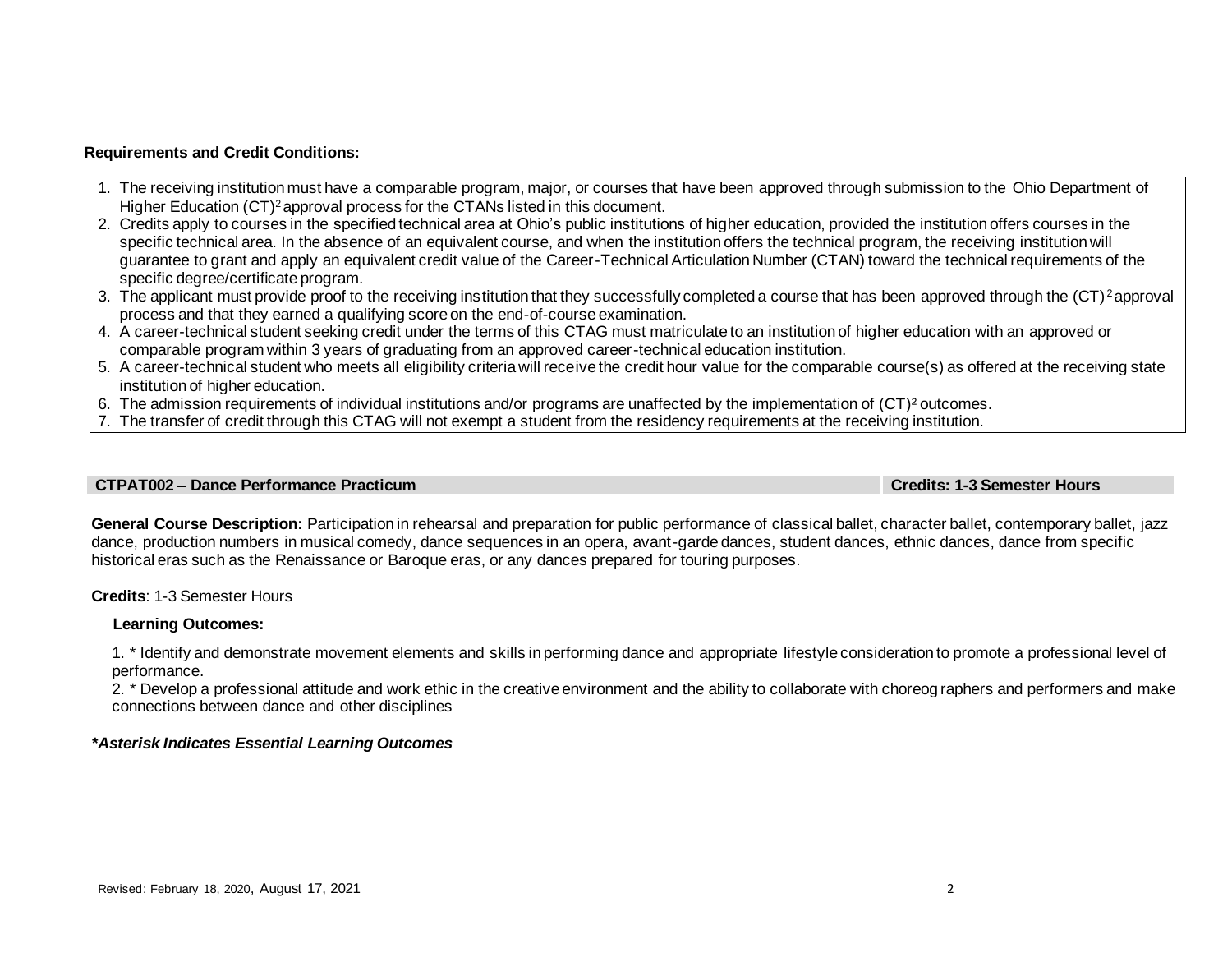## **Performing Arts Panel Participants Spring 2015**

| Jim Slowiak            | University of Akron                              | <b>SCTAI Panel Lead Expert</b> |
|------------------------|--------------------------------------------------|--------------------------------|
| <b>Frank Barnhart</b>  | <b>Columbus State Community College</b>          | <b>SCTAI Panel Expert</b>      |
| <b>Terrell Finney</b>  | University of Cincinnati                         | <b>SCTAI Panel Expert</b>      |
| Mandy Fox              | <b>Ohio State University</b>                     | <b>SCTAI Panel Expert</b>      |
| Taylor Galonski        | Ohio University/Columbus State Community College | <b>Item Writer</b>             |
| Kenneth Kohlenberg     | <b>Sinclair Community College</b>                | <b>Item Writer</b>             |
| Theresa Lauricella     | <b>Clark State Community College</b>             | <b>Item Writer</b>             |
| Edmund Lingan          | University of Toledo                             | <b>Item Writer</b>             |
| Diane Miller           | <b>Rhodes State College</b>                      | <b>Item Writer</b>             |
| <b>Frederick Perry</b> | <b>Cuyahoga Community College</b>                | <b>Item Writer</b>             |
| <b>Patrice Ross</b>    | <b>Columbus State Community College</b>          | <b>Item Writer</b>             |
| Kira Seaton            | Cuyahoga Community College                       | <b>Item Writer</b>             |
| <b>James Slowiak</b>   | University of Akron                              | <b>Item Writer</b>             |
| Cyndi Brill            | Ohio Department of Education                     | <b>Program Specialist</b>      |

Revised: February 18, 2020, August 17, 2021 3